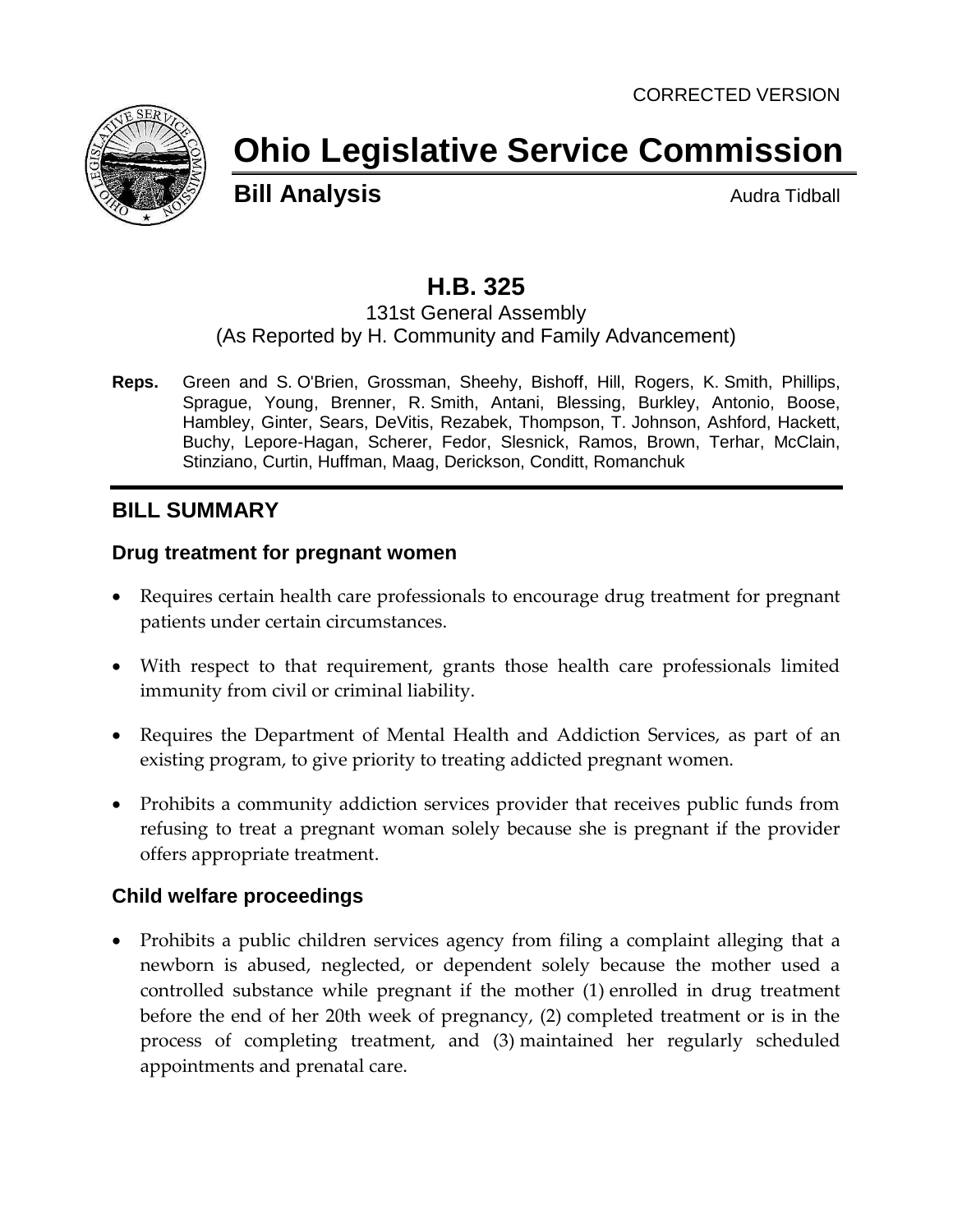- Permits a court to hold such a complaint in abeyance if the mother (1) enrolled in drug treatment *after* her 20th week of pregnancy, (2) is in the process of completing a treatment program, and (3) maintained her regularly scheduled appointments and prenatal care.
- Permits a court to dismiss such a complaint if the mother (1) enrolled in drug treatment *after* the end of her 20th week of pregnancy, (2) completed a treatment program, and (3) maintained her regularly scheduled appointments and prenatal care.

## **Admissibility of prenatal screening and tests in criminal proceedings**

• Provides that evidence obtained through a screening or test to determine pregnancy or provide prenatal care is not admissible in a criminal proceeding against the woman who was screened or tested.

## **CONTENT AND OPERATION**

### **Encouraging pregnant women to enroll in drug treatment**

The bill requires certain health care professionals who care for pregnant women to encourage enrollment in drug treatment programs. The health care professionals to whom the bill applies are physicians, registered nurses (including clinical nurse  $s$ pecialists, certified nurse-midwives, and certified nurse practitioners), $1$  licensed practical nurses, and physician assistants. Such a health care professional who attends to a pregnant woman for conditions relating to pregnancy before the end of the 20th week of pregnancy and who has reason to believe that the woman is using or has used a controlled substance in a manner harmful to the fetus must encourage the woman to enroll in a drug treatment program offered by a provider of addiction services or alcohol and drug addiction services.<sup>2</sup>

The bill defines "addiction services" as services (including intervention) for the treatment of persons with alcohol, drug, or gambling addictions, and for the prevention of such addictions. It defines "alcohol and drug addiction services" as services (including intervention) for the treatment of alcoholics or persons who abuse drugs of abuse and for the prevention of alcoholism and drug addiction.<sup>3</sup>

 $<sup>1</sup>$  R.C. 4723.01, not in the bill.</sup>

 $2$  R.C. 3701.70(B).

 $3$  R.C. 3701.70(A); R.C. 5119.01(A)(2) and (3), not in the bill.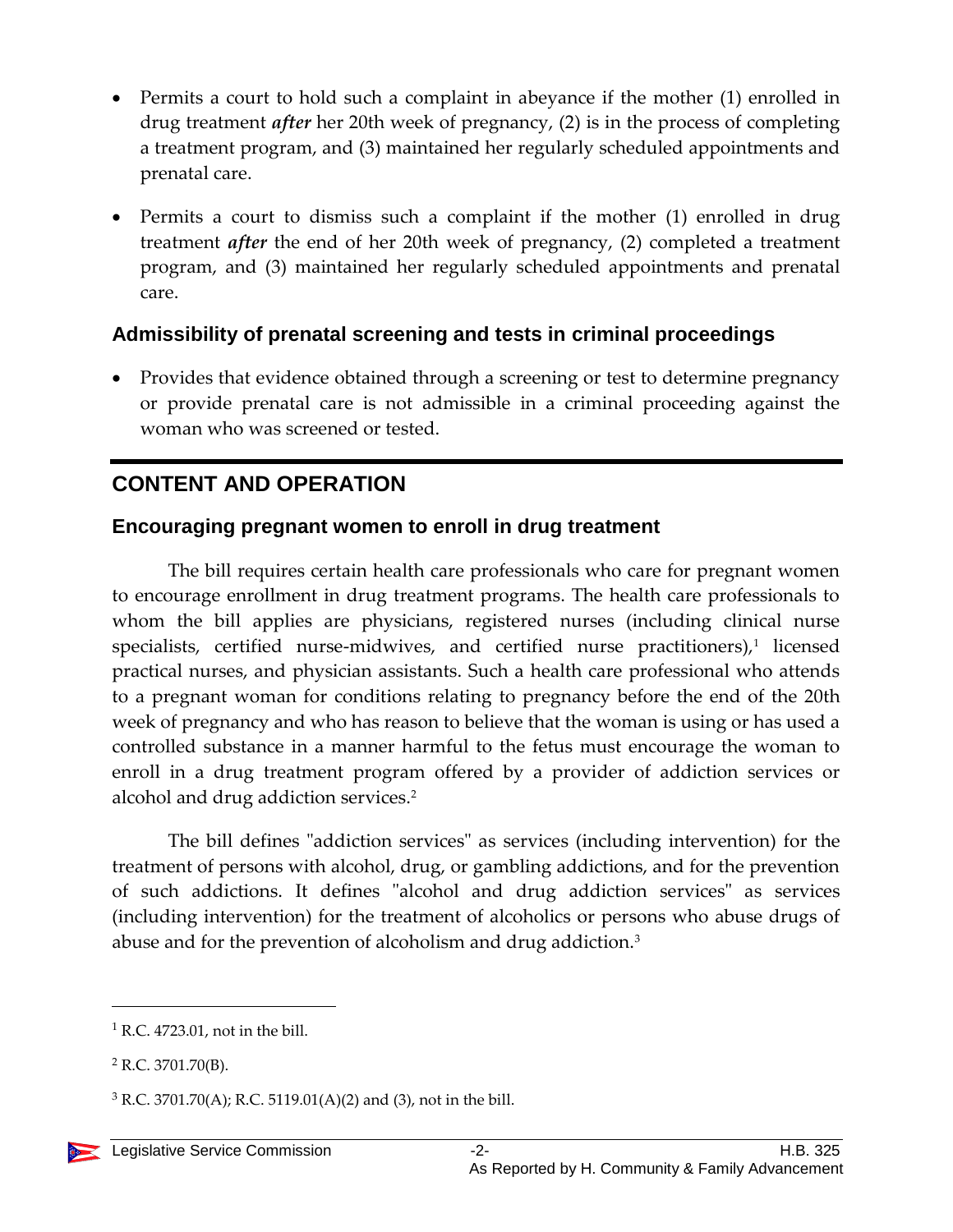The health care professionals subject to the bill are immune from civil liability and are not subject to criminal prosecution for (1) failing to recognize a pregnant woman's use of a controlled substance in a manner that is harmful to her fetus, or (2) any action taken in good faith compliance with the bill's requirements.<sup>4</sup>

## **Treatment priority**

The bill requires the Department of Mental Health and Addiction Services to give priority to treating pregnant women addicted to drugs of abuse. Under current law, the Department is required to give priority to developing, and to promptly develop, a program to identify addicted pregnant women and provide intervention and continued monitoring. The program also must provide tracking and treatment, as well as rehabilitation for children born to women who are addicted.

The bill adds a requirement that the program give priority to treating pregnant women who are addicted to drugs of abuse. It also requires a community addiction services provider that receives public funds to give priority to pregnant women referred to treatment. The bill prohibits such a community addiction services provider from refusing to treat a pregnant woman solely because she is pregnant, so long as appropriate treatment is offered by the provider.<sup>5</sup>

## **Child welfare proceedings**

Public children services agencies (PCSAs)<sup>6</sup> are required to assess and investigate reports of abuse, neglect, or dependency to determine whether a child is safe or at risk. This assessment and investigation is conducted pursuant to Ohio and federal law in accordance with the Child Protective Services Worker Manual developed by the Department of Job and Family Services. In appropriate circumstances, a PCSA may file a complaint with the juvenile court alleging that a child is an abused, neglected, or dependent child.<sup>7</sup> When a complaint has been filed, the court must first determine whether the child is an abused, neglected, or dependent child (referred to as adjudication) and, if so, whether the child should be removed from the parent's custody (referred to as disposition).

<sup>4</sup> R.C. 3701.70(C).

<sup>5</sup> R.C. 5119.17.

<sup>&</sup>lt;sup>6</sup> There are 64 PCSAs located within county departments of job and family services, with five having combined services across county lines. The remaining 24 are separate children services boards.

 $<sup>7</sup>$  R.C. 2151.27, not in the bill.</sup>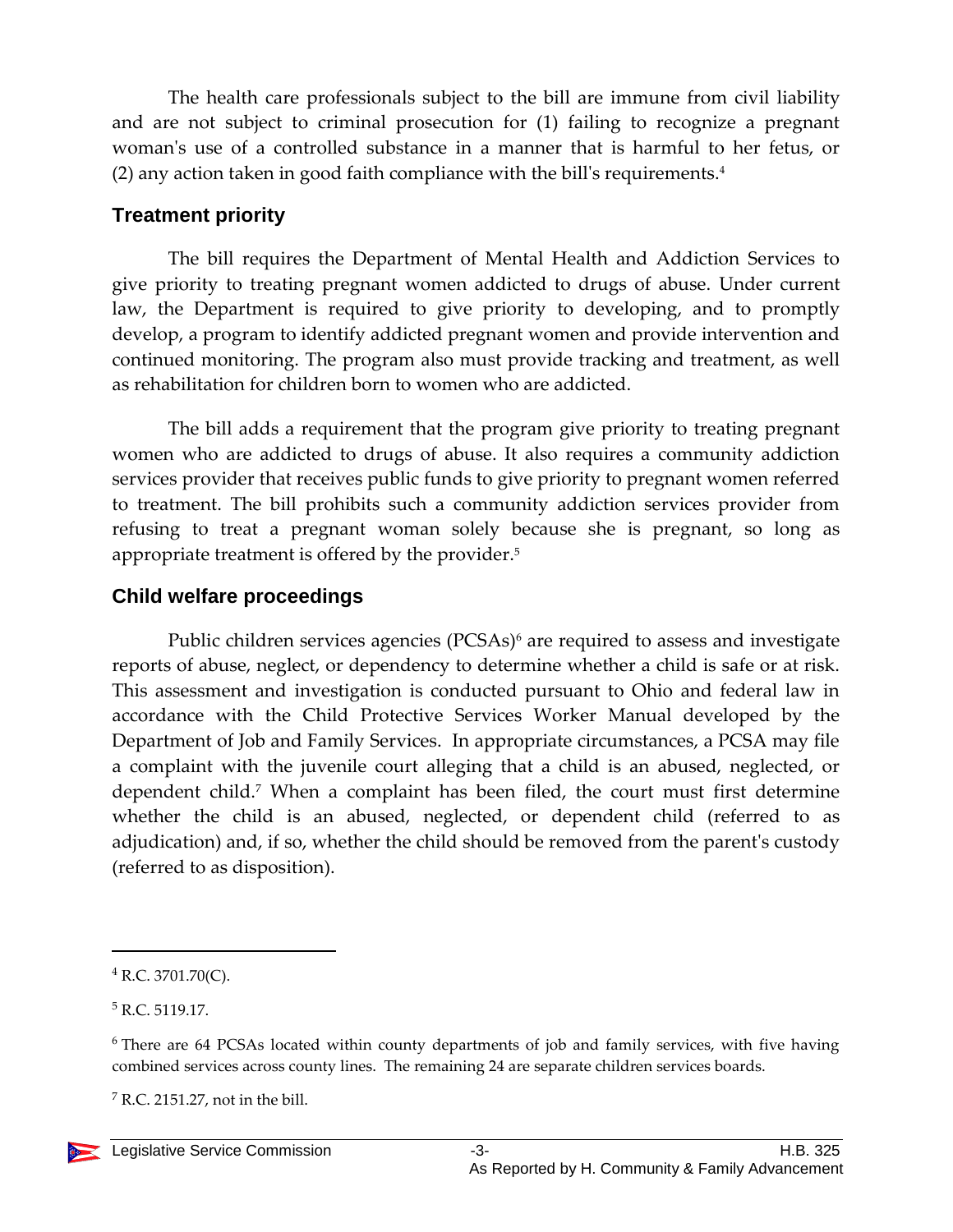The bill prohibits a PCSA from filing such a complaint regarding a newborn<sup>8</sup> solely because the newborn's mother used a controlled substance while pregnant, so long as the mother did all of the following:

(1) Before the end of the 20th week of pregnancy, enrolled in a drug treatment program provided by a provider of addiction services or alcohol and drug addiction services;

(2) Successfully completed the program or is in the process of completing the program and is in compliance with the program's terms and conditions as determined by the program;

(3) Maintained her regularly scheduled appointments and prenatal care recommended by her health care provider for the remaining duration of the pregnancy.<sup>9</sup>

If a pregnant woman enrolled in a drug treatment program after the end of her 20th week of pregnancy, a court may do either of the following instead of considering the complaint:

(1) Hold it in abeyance if the court finds the woman is in the process of completing the program and has maintained her regularly scheduled appointments and prenatal care;

(2) Dismiss it if the court finds that the woman successfully completed the program and maintained her regularly scheduled appointments and prenatal care. $^{\rm 10}$ 

The bill specifies that it does not prevent a PCSA from filing a complaint regarding a newborn if the PCSA determines that the mother, or any other adult caring for the newborn, is unable to provide adequate parental care.<sup>11</sup>

## **Admissibility of prenatal screening and tests in criminal proceedings**

The bill provides that evidence of the use of a controlled substance obtained through a screening or test to determine pregnancy or provide prenatal care is not admissible in a criminal proceeding against the woman who was screened or tested. However, the bill also specifies that it does not prohibit criminal prosecution based on

 $8$  The bill defines a newborn as a child less than 30 days old.

 $9$  R.C. 2151.26(B).

 $^{10}$  R.C. 2151.26(C).

 $^{11}$  R.C. 2151.26(D).